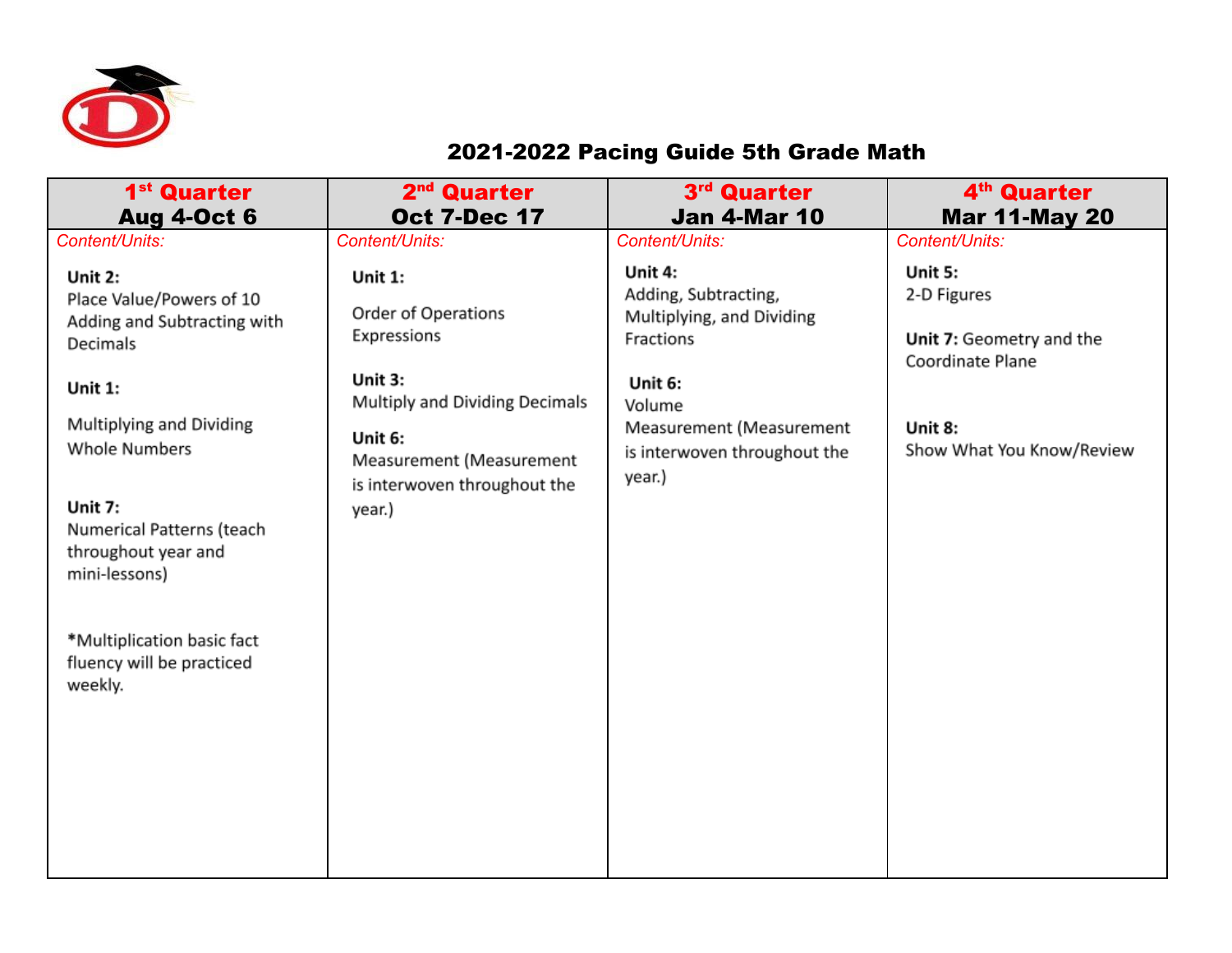| <b>Common Assessments:</b>                       | <b>Common Assessments:</b>                              | <b>Common Assessments:</b>                                        | <b>Common Assessments:</b>                       |
|--------------------------------------------------|---------------------------------------------------------|-------------------------------------------------------------------|--------------------------------------------------|
| Quarterly Benchmarks<br>Daily Math Review Weekly | <b>Quarterly Benchmarks</b><br>Daily Math Review Weekly | <b>Quarterly Benchmarks</b><br>Daily Math Review Weekly           | Quarterly Benchmarks<br>Daily Math Review Weekly |
| Test                                             | Test                                                    | Test                                                              | Test                                             |
| <b>Georgia Standards of Excellence:</b>          | <b>Georgia Standards of Excellence:</b>                 | <b>Georgia Standards of Excellence:</b>                           | <b>Georgia Standards of Excellence:</b>          |
| Unit 1 and 2:                                    | <b>Unit 1:</b><br>MGSE.5.OA.1<br>MGSE.5.OA.2            | Unit 4:<br>MGSE.5.NF.1; MGSE.5.NF.2;<br>MGSE.5.NF.3; MGSE.5.NF.4; | Unit 5 and 7:<br>MGSE.5.G.1<br>MGSE.5.G.2        |
| MGSE.5.NBT.1                                     |                                                         | MGSE.5.NF.5; MGSE.5.NF.6;                                         | MGSE.5.G.3                                       |
| MGSE.5.NBT.2                                     | Unit 3:                                                 | MGSE.5.NF.7; MGSE.5.MD.2                                          | MGSE.5.G.4                                       |
| MGSE.5.NBT.3                                     | MGSE.5.NBT.7                                            |                                                                   | Unit 8:                                          |
| MGSE.5.NBT.4<br>MGSE.5.NBT.5                     | Unit 6:                                                 | Unit 6:                                                           | ALL                                              |
| MGSE.5.NBT.6                                     | MGSE.5.MD.1                                             | MGSE.5.MD.1                                                       |                                                  |
|                                                  | MGSE.5.MD.2                                             | MGSE.5.MD.2                                                       |                                                  |
|                                                  | MGSE.5.MD.3<br>MGSE.5.MD.4                              | MGSE.5.MD.3<br>MGSE.5.MD.4                                        |                                                  |
| Unit 7:                                          | MGSE.5.MD.5                                             | MGSE.5.MD.5                                                       |                                                  |
| MGSE.5.OA.3                                      |                                                         |                                                                   |                                                  |
|                                                  |                                                         |                                                                   |                                                  |
|                                                  |                                                         |                                                                   |                                                  |
|                                                  |                                                         |                                                                   |                                                  |
|                                                  |                                                         |                                                                   |                                                  |
|                                                  |                                                         |                                                                   |                                                  |